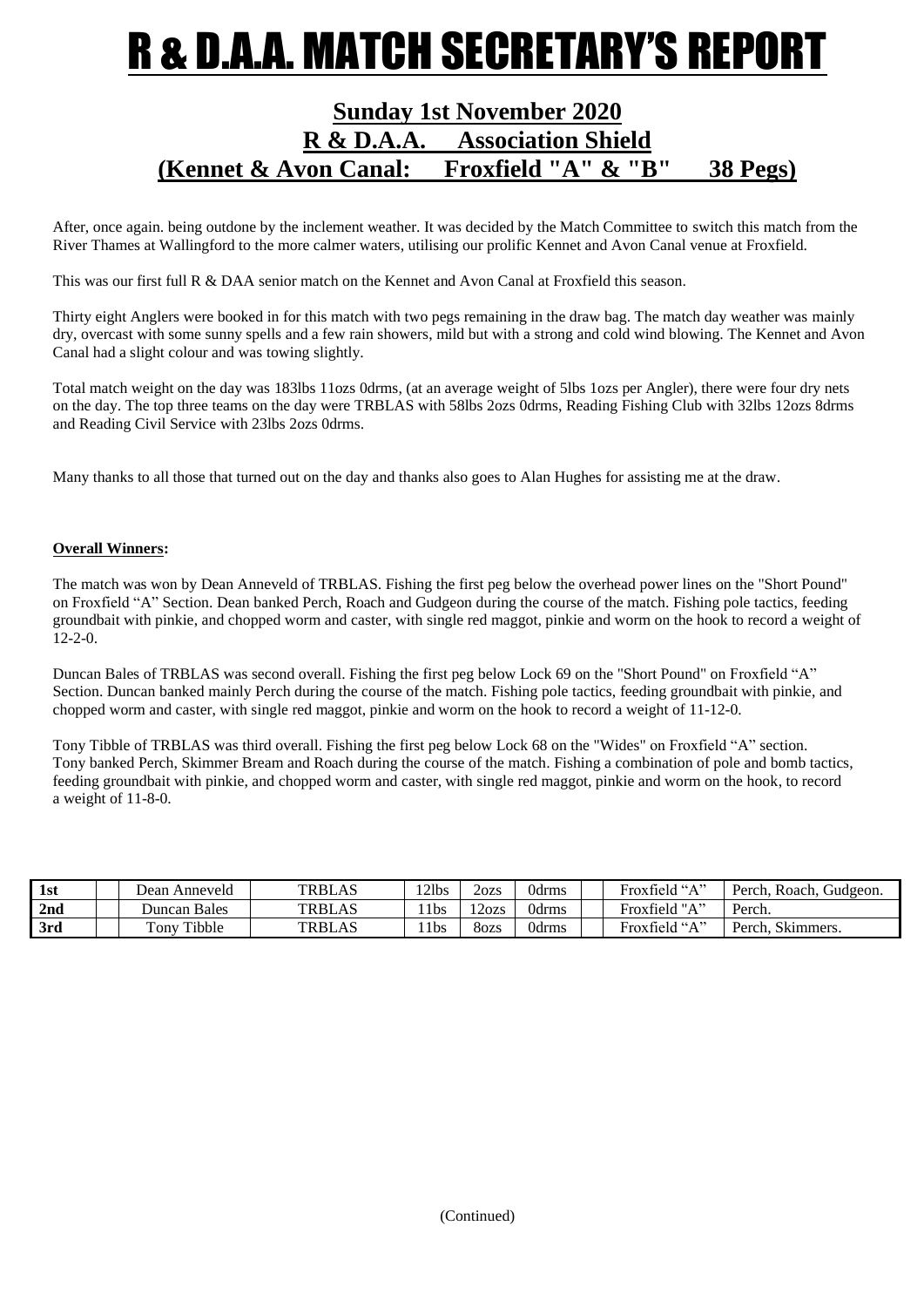# R & D.A.A. MATCH SECRETARY'S REPORT (Cont)

#### **Section Winners:**

| "A" Section | Froxfield "A"              | Duncan Bales           | <b>TRBLAS</b>         | 11 <sub>l</sub> bs | 12ozs             | 0drms |
|-------------|----------------------------|------------------------|-----------------------|--------------------|-------------------|-------|
|             | (Wides and                 |                        |                       |                    |                   |       |
|             | Top of Short Pound)        |                        |                       |                    |                   |       |
| "B" Section | Froxfield "A"              | Dean Anneveld          | <b>TRBLAS</b>         | 12 <sub>bs</sub>   | 2ozs              | 0drms |
|             | (Bottom of Short Pound and |                        |                       |                    |                   |       |
|             | Turning Bay)               |                        |                       |                    |                   |       |
| "C" Section | Froxfield "B"              | <b>Martin Hutchins</b> | Excelsior             | 9 <sub>lbs</sub>   | 7 <sub>ozs</sub>  | 0drms |
|             | (Road Bridge to            |                        |                       |                    |                   |       |
|             | Broken Bridge)             |                        |                       |                    |                   |       |
| "D" Section | Froxfield "B" & "C"        | Phil Allen             | Reading Civil Service | 9 <sub>lbs</sub>   | 15 <sub>ozs</sub> | 0drms |
|             | (Below Broken Bridge to    |                        |                       |                    |                   |       |
|             | Above Lock 71)             |                        |                       |                    |                   |       |

#### **Total Section Weights:**

| "A" Section | Froxfield "A"              | 40lbs | 11 <sub>o</sub> | 0drms |
|-------------|----------------------------|-------|-----------------|-------|
|             | (Wides and                 |       |                 |       |
|             | Top of Short Pound)        |       |                 |       |
| "B" Section | Froxfield "A"              | 46lbs | 14ozs           | 0drms |
|             | (Bottom of Short Pound and |       |                 |       |
|             | Turning Bay)               |       |                 |       |
| "C" Section | Froxfield "B"              | 48lbs | 0 <sub>o</sub>  | 0drms |
|             | (Road Bridge to            |       |                 |       |
|             | Broken Bridge)             |       |                 |       |
| "D" Section | Froxfield "B" & "C"        | 48lbs | 2ozs            | 0drms |
|             | (Below Broken Bridge to    |       |                 |       |
|             | Above Lock 71)             |       |                 |       |

**Specimen Fish Recorded:**

| . .<br>None |  |  |  |  |  |
|-------------|--|--|--|--|--|
|             |  |  |  |  |  |

### **CLUB CHAMPIONSHIP**

| <b>TRBLAS</b>           | 103 |                             | 12 |
|-------------------------|-----|-----------------------------|----|
| Reading Fishing Club    | 61  |                             |    |
| Y.O.T.A.C./21 Club      | 43  | 5                           | 8  |
| Courage                 | 38  | $\mathcal{D}_{\mathcal{L}}$ |    |
| Reading Civil Service   | 30  | 2                           |    |
| Excelsior               | 16  |                             | 8  |
| Pangbourne & Whitchurch | 10  |                             |    |
| <b>Tring Anglers</b>    | g   | 10                          |    |
| <b>Adventure AS</b>     | 5   | 15                          |    |
| Newtown                 |     | 12                          |    |
| Prestcold AC            |     |                             |    |